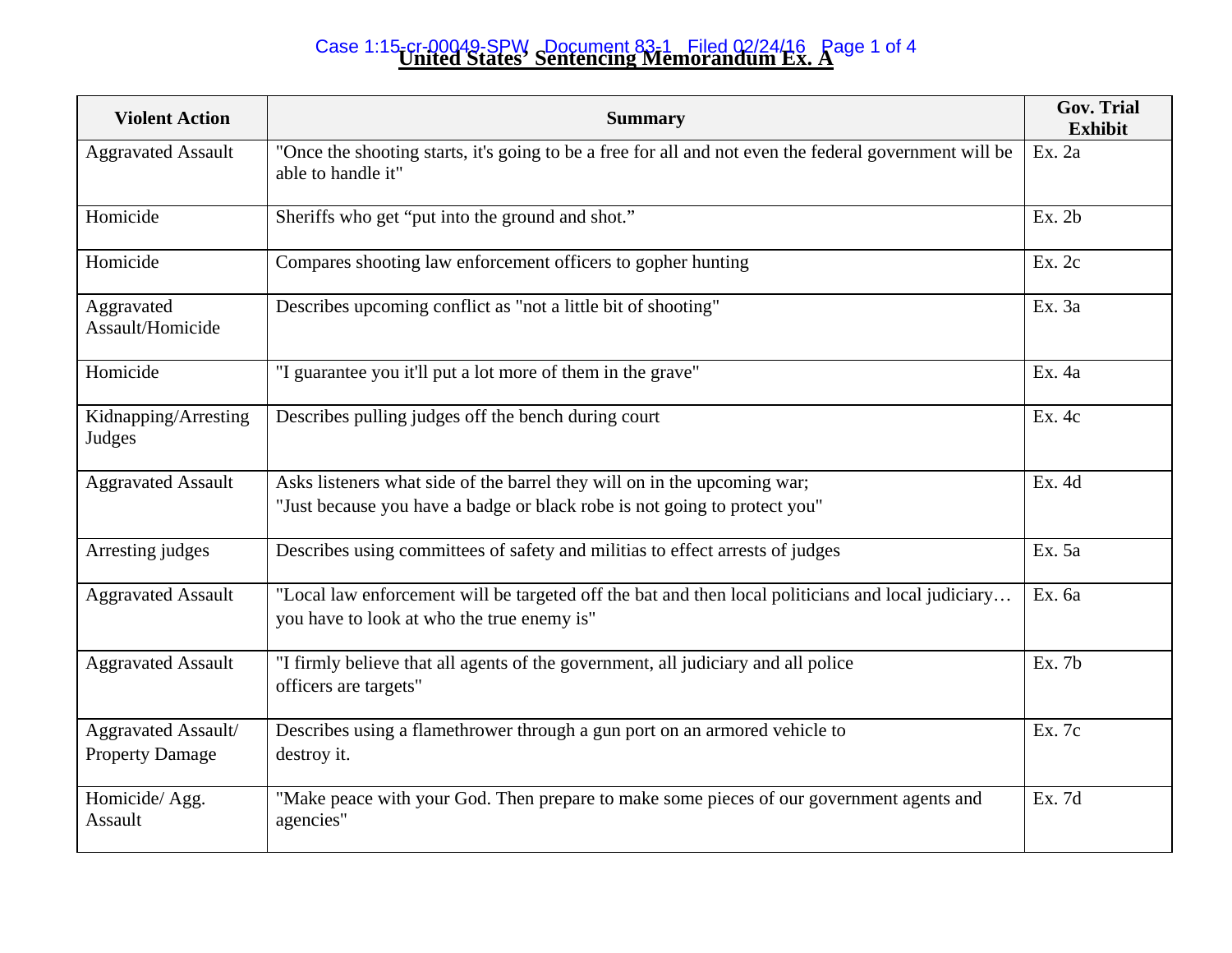## **United States' Sentencing Memorandum Ex. A**  Case 1:15-cr-00049-SPW Document 83-1 Filed 02/24/16 Page 2 of 4

| Insurrection                   | "There are plenty of folks out there who are quietly waiting who are like me.<br>And that should worry you. Because folks, I want a second American Revolution<br>because I do not believe there is any other peaceful solution" | Ex. 8a   |
|--------------------------------|----------------------------------------------------------------------------------------------------------------------------------------------------------------------------------------------------------------------------------|----------|
| <b>Aggravated Assault</b>      | "Time for talking is almost over"politicians are not protected by law<br>enforcement and judges"they are only human and this a frail body that we have"                                                                          | Ex. 8b   |
| Insurrection                   | Using militia and committees of safety to "literally remove the entire government structure"                                                                                                                                     | Ex. 9b   |
| Aggravated<br>Assault/Homicide | "My solution to this problem is horrific, but not to me"<br>"I'm not gonna get in a gun fight with these bastards when I can use a flamethrower"                                                                                 | Ex. 9c   |
| Aggravated<br>Assault/Homicide | Referring to cops wearing riot gear in the street, pulling up in an armored vehicle "just hose em<br>with napalm, story's over"                                                                                                  | Ex. 9c   |
| Aggravated<br>Assault/Homicide | "I don't wanna get in a fire fight with emunless I had ya know equal amount of firepower in a<br>coordinated event"                                                                                                              | Ex. 9c   |
| <b>Aggravated Assault</b>      | Describes how to make napalm and the components of a homemade flamethrower; "That is the<br>only thing that I see that could, equally, ya know shy of fully automatic weapons"                                                   | Ex. 9d   |
| Aggravated<br>assault/Homicide | "Any fully automatic shotgun is gonna handle most riot crowdsand cops".<br>"One or a few of those on the street, those cops ain't gonna know what's coming"                                                                      | Ex. 10a. |
| Aggravated assault             | "nothing in the world like, hitting somebody with buck shot and they know that they're not going<br>to get killed"                                                                                                               | Ex. 10b  |
| Aggravated assault             | Using incendiary rounds to light body armor on fire                                                                                                                                                                              | Ex. 10b  |
| Homicide                       | To get more ammo, he is going to "take it off the dead bodies"                                                                                                                                                                   | Ex. 10c  |
| Aggravated assault             | "Nothing in the world that's gonna solve a problem quicker than napalm"                                                                                                                                                          | Ex. 10d  |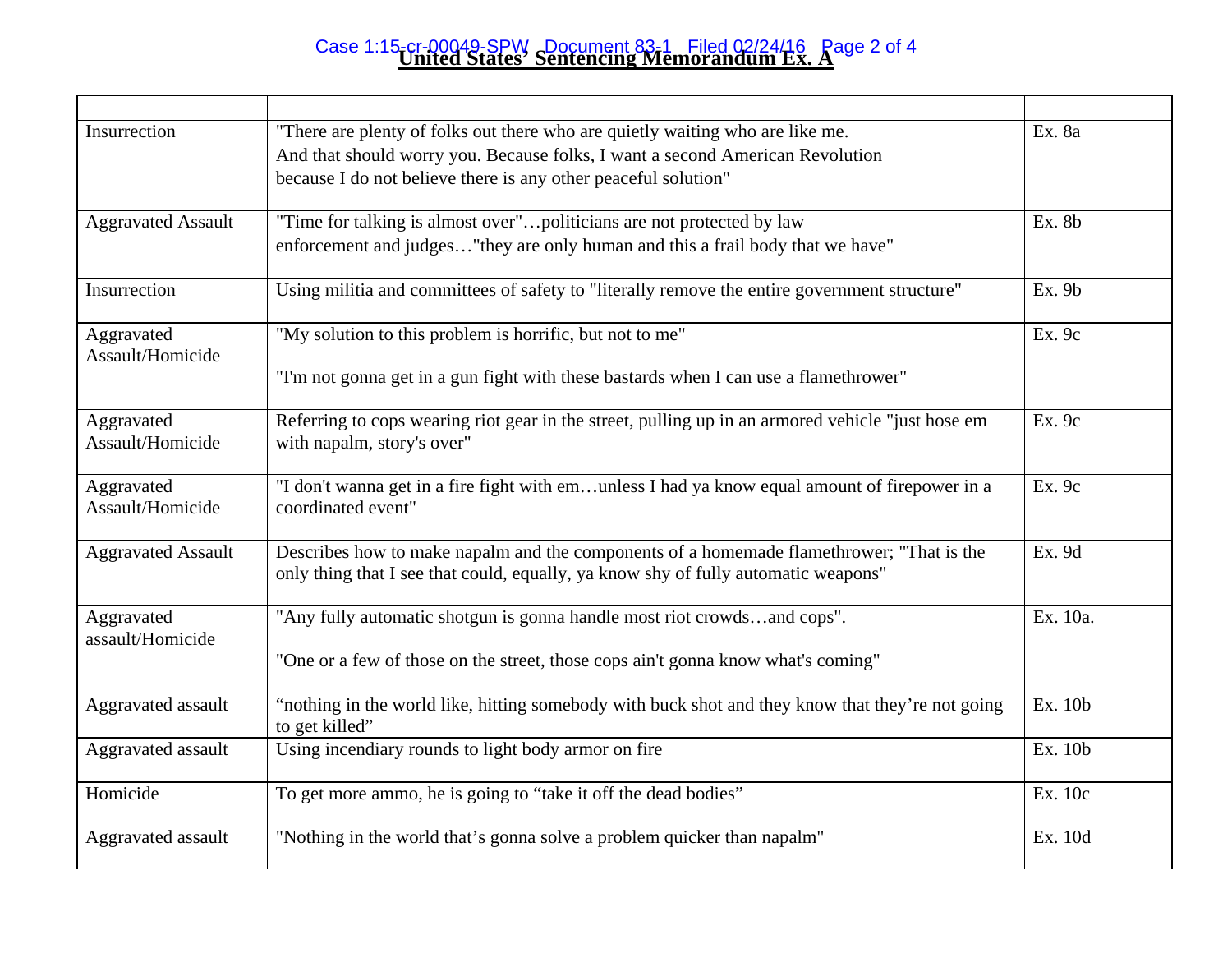## **United States' Sentencing Memorandum Ex. A**  Case 1:15-cr-00049-SPW Document 83-1 Filed 02/24/16 Page 3 of 4

|                                                                            | "Only thing that we've got to worry about in this area is law enforcement"                                                                                                                     |         |
|----------------------------------------------------------------------------|------------------------------------------------------------------------------------------------------------------------------------------------------------------------------------------------|---------|
| Aggravated assault                                                         | "The purpose of the gun is not to go hunting with, its to clean house with"                                                                                                                    | Ex. 10e |
| Aggravated<br>assault/Homicide<br>Threat to damage<br>government building; | "My preferred method would be to drop five hundred pounds of napalm through the roof of the<br>courthouse and burn it to the groundwiping that place would be my extreme movement"             | Ex. 11a |
| Homicide                                                                   | "If they wanna put me in jail they better bring the coroner and several body bags"                                                                                                             | Ex. 11a |
| Homicide                                                                   | "And ya know but my, my full statement is you can lead a horse to water but you can't make him<br>drink but you can shoot his ass in the back of the head and put another horse at the water." | Ex. 11b |
| Assault                                                                    | His "saber rattling" "no peaceful revolution" "They need to fear the people, they don't fear a piece<br>of paper"                                                                              | Ex. 11c |
| Assault                                                                    | "Bottom line is I do it to you"                                                                                                                                                                | Ex. 11c |
| Homicide                                                                   | Start shooting them at 300-400 yards; people hunt gophers from that distance                                                                                                                   | Ex. 11f |
| Aggravated<br>assault/Homicide                                             | "Once a few of these law agents get popped, the rest of em are gonna go hide in their little hidey<br>holes you got people like me who have other things that they're gonna do to em"          | Ex. 11f |
| Aggravated assault                                                         | "who gives a damn about the Geneva Convention, whats the most devastating weapons that we<br>can use"                                                                                          | Ex. 13f |
| Arson/Agg.<br>Assault/Homicide                                             | Convert a tanker truck with automatic and we're gonna put a nozzle on top of it and be able to put,<br>spray out napalm                                                                        | Ex. 13f |
| Homicide                                                                   | "I just need to kill the public officials"                                                                                                                                                     | Ex. 13h |
| Homicide                                                                   | "The concept is wholeyou don't have to take over the town, all you gotta do is kill the<br>government                                                                                          | Ex. 13i |
| Homicide                                                                   | And I guarantee you the first few politicians and judges that have their heads blown off, the rest of                                                                                          | Ex. 13i |